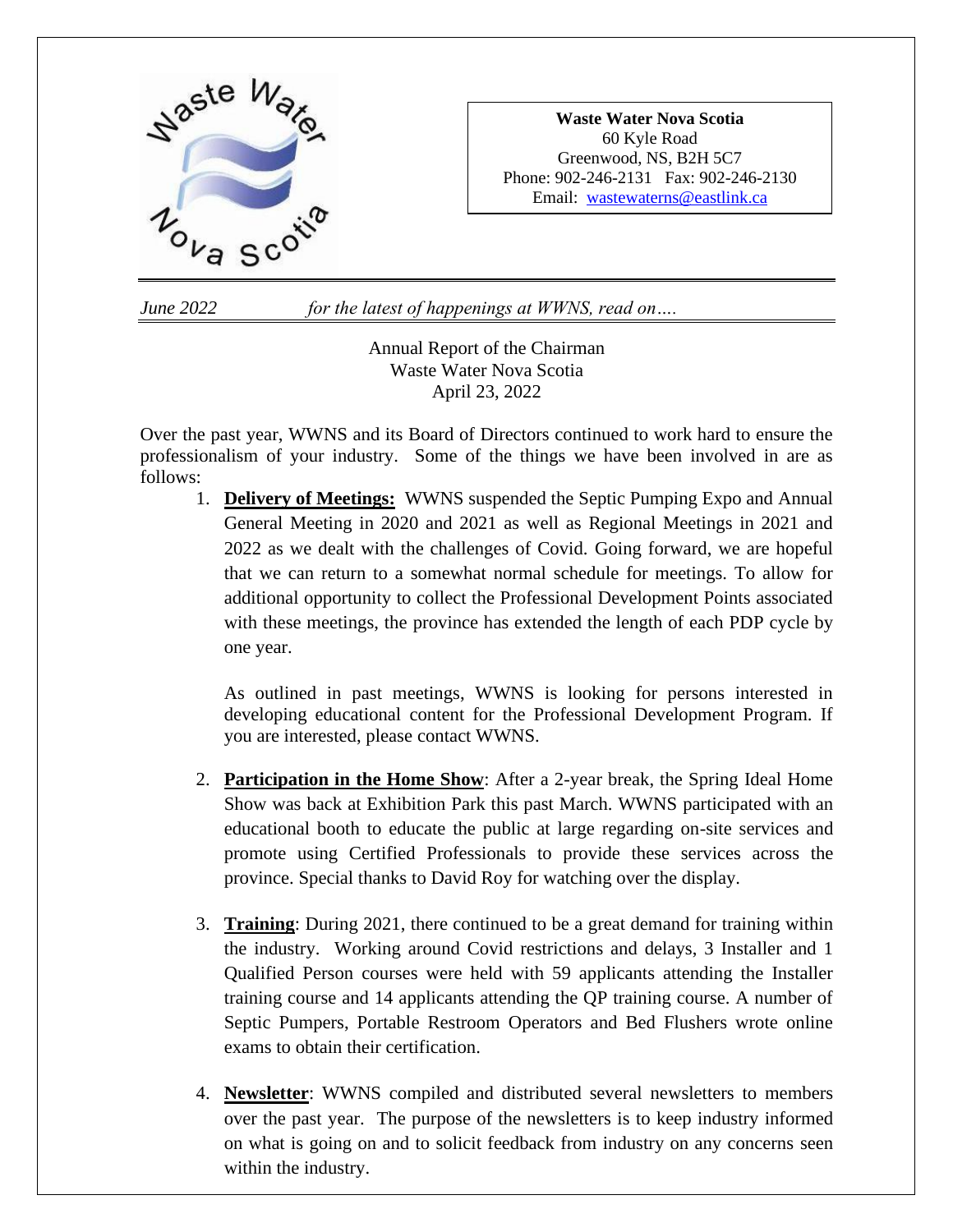- 5. **Bursary Awards**: WWNS awarded 2 of the 3 Educational Bursaries in 2021. In hopes of increasing interest in the Bursaries, the amount for each Bursary will be increased from \$1000 to \$2000 for 2022. Applications must be received by August  $15<sup>th</sup>$  each year.
- 6. **Sloping Sand Filter Selection Tables:** WWNS continued to support NSE as they work towards development of tables for selectable sloping sand filters.
- 7. **WWNS Board of Directors and Executive Director**: Over the past year your Board of Director's and your Executive Director continued to work in your best interest and have provided me with the support to carry out my job as Chair of WWNS. To all of them a hardy Thank-you. We continue to strive for the betterment of the industry and protection of the public and environment but it takes a great effort by all. Involvement of the membership is imperative to continue to move forward with positive changes. Your suggestions and ideas are all welcomed so please get involved.

Eric Morse, NSLS, P.Eng. Chair, WWNS

# **Waste Water Nova Scotia's AGM Online Spring Meeting**

WWNS held our Annual General Meeting on the morning of April 23. The meeting was available over Zoom as well as at several sites around the province for in person meetings.

The meeting was recorded and is available for viewing through the Dropbox link below. The video may open up with a preview and you will need to download the video to view the entire meeting.

<https://www.dropbox.com/s/87ewmkgp9q4r1v7/Waste%20Water%20Video.mp4?dl=0>

Anyone collecting PDP points will need to submit the form to confirm that you have watched the presentation and wish to be credited with the 25 points. The form is available in the resources section of the website or through the link below. [http://wwns.ca/resource/2022\\_Meeting\\_Attendance\\_Form.pdf](http://wwns.ca/resource/2022_Meeting_Attendance_Form.pdf)

Minutes for the AGM are attached to this newsletter.

# **Board of Directors**

After a number of years on the Board of Directors, **Emery Peters** has stepped down from the Board. Emery was an active Board member and we would like to thank him for his contribution during his time on the Board.

WWNS would also like to welcome **Derek MacIsaac** as the new Board member for Halifax/ Hants and look forward to having him join us at the table.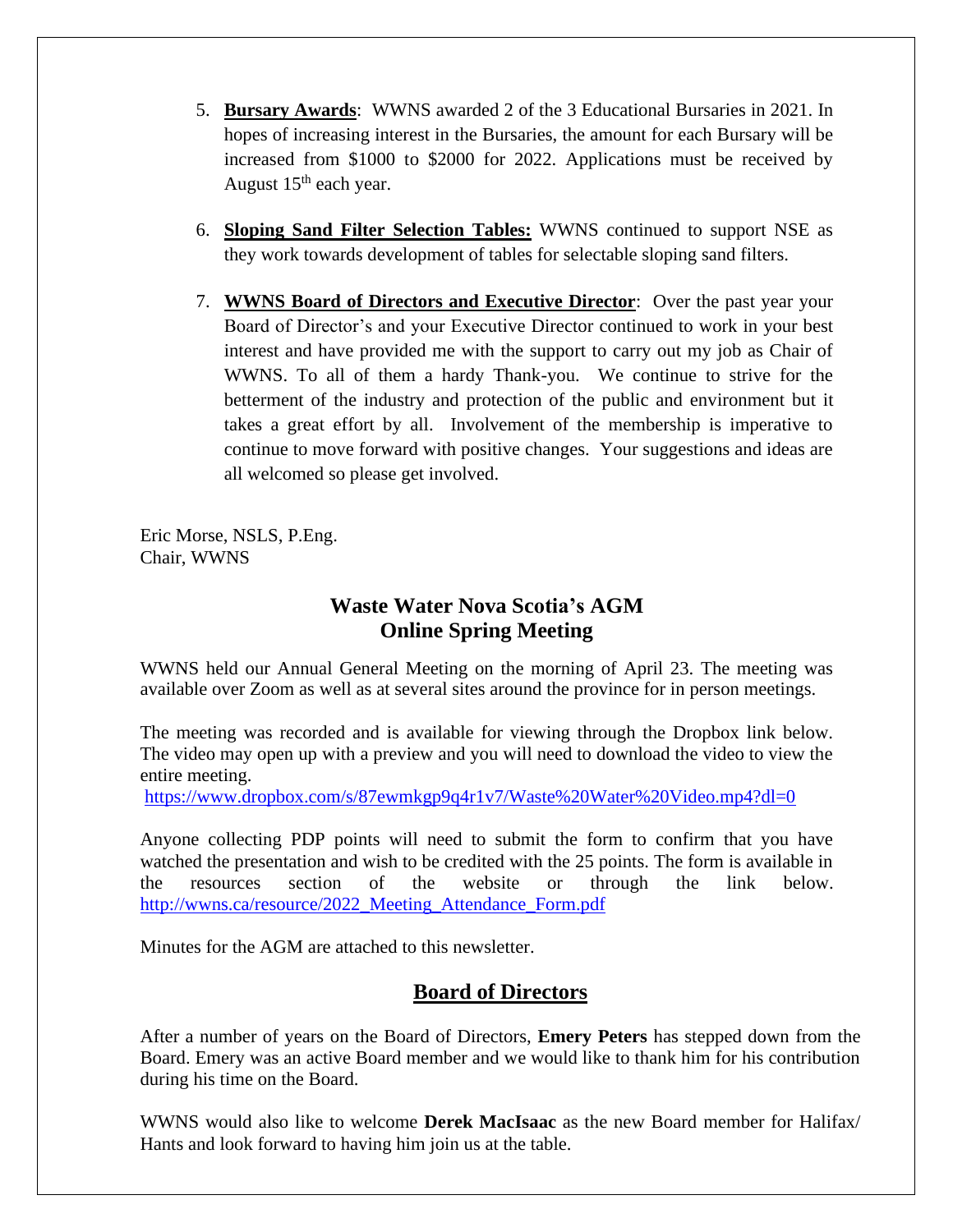# **Selectable Sloping Sand Filter Tables**

As of June 01, 2022, Sloping Sand Filters are available for selection by Qualified Persons and Professional Engineers. The tables are available in Appendix A of the Standard and the Diagram for Selectable Sand Filters is available in Appendix D.

<https://www.novascotia.ca/nse/wastewater/On.site.Sewage.Disposal.Standard.asp>

## **Updated Certificate of Installation Form**

The Certificate of Installation Form has been updated and is available on the NSE website at <https://www.novascotia.ca/nse/water/docs/Onsite-Sewage-Certificate-of-Installation.pdf>

### **Installer and Qualified Person Training**

If you are interested in Installer or Qualified Person training, please submit the Training Information form (found on the website at [http://wwns.ca/training.php\)](http://wwns.ca/training.php) or contact the WWNS office. Qualified Person training will be available this summer (July / August) and the next Installer training course will be offered in the fall.

# **2022 Membership Renewal**

The listing of members on the WWNS website automatically resets at the end of April. As of May  $1<sup>st</sup>$ , the listing will only include those people who have renewed their membership for 2022.

If you have not renewed your membership already, you may still do so. Please include the membership application with your payment so that the payment can be applied to the correct person.

2022 WWNS Membership applications are available in the Resources section of our website at [http://wwns.ca/resource/WWNS\\_membership\\_form\\_2022.pdf](http://wwns.ca/resource/WWNS_membership_form_2022.pdf) .

# **Update from Nova Scotia Environment and Climate Change (ECC)**

### **Amendments to the On-site Sewage Disposal Systems Standard**

- The On-Site Sewage Disposal Systems Standard was amended with an effective date of June 1, 2022. The Standard now allows for the selection of sloping sand filters. The selection tables are included in Appendix A and the associated schematic is in Appendix D. Training sessions for Qualified Persons were held in May prior to the Standard coming into effect. If you are a practicing Qualified Person who plans to do sloping sand filter selections and did not have an opportunity to participate in a session, please contact [onsite@novascotia.ca.](mailto:onsite@novascotia.ca) The certification course will be updated to include material on sloping sand filter selection for new applicants.
- The amendments further clarify that Qualified Persons can only select systems that do not service a multi-residential unit or multiple dwellings.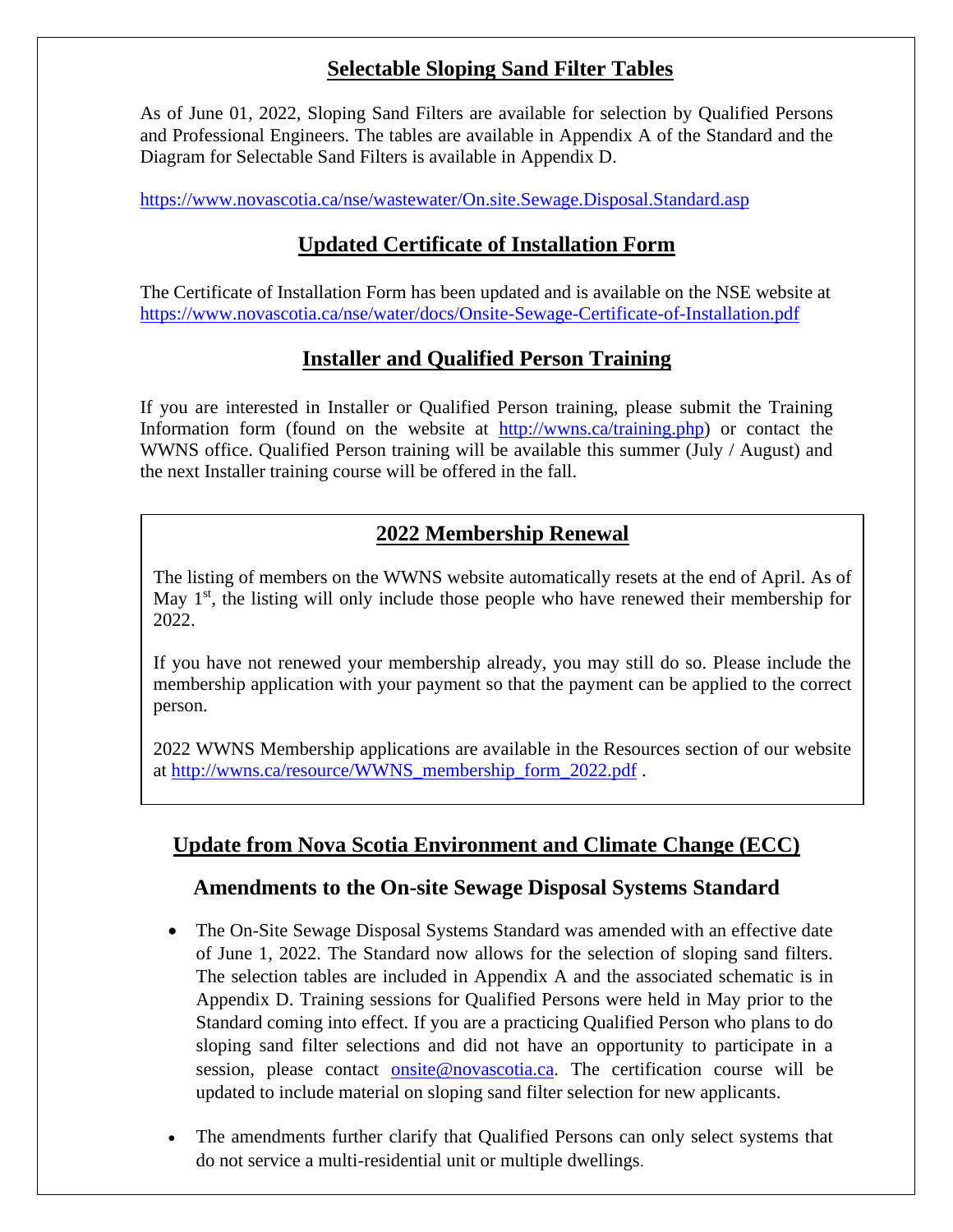• The Standard requires system that are selected or designed to be constructed at grade and keyed into the organic layer. In the case of some malfunction replacements this may not be possible. The toe may need to be constructed below grade. As the system

must be unsaturated to work a drain would be required. Under Section 69 of the Standard a **Professional Engineer** can design a sloping sand filter used in a malfunction replacement that include a drain for this purpose. Full basal area is required in addition to some other considerations. The onus will be on the engineer to ensure this discharge does not lead to an increase in adverse effect.



• Additional information, including a sloping sand filter section example and other information on the changes will be added to our website soon. The website can be found at:

<https://novascotia.ca/nse/wastewater/on.site.sewage.disposal.asp>

## **Septic Tanks and CSA B66**

- Septic tanks installed in Nova Scotia must be watertight and must be certified as meeting, or as being equivalent to, CSA Standard B66 "Design, material, and manufacturing requirements for prefabricated septic tanks & sewage holding tanks."
- CSA Standard B66 has been updated to include a secondary safety screen in the risers of the tank. This was discussed at the WWNS AGM. CSA has allowed a transition period for tank suppliers to address the change. This CSA Standard change will take effect in January 2023.
- ECC will be reaching out to tank suppliers in Nova Scotia over the summer to make them aware of the changes and confirm their ability to meet the updated CSA B66 Standard.

### **Certificates of Installation**

- Certificates of Installation (COIs) are an important document for the on-site program and are required by regulation.
- The form has recently been modified to include the installation date of the system. The COI is required by regulation to be submitted no later than 15 days after completion of the system.
- The COI is the as-built for the on-site system. At a minimum, the system plan must include all the items referenced on the form. Hand drawings are permitted but must be of a quality that will allow the lot owner to locate the system easily and accurately in the future.